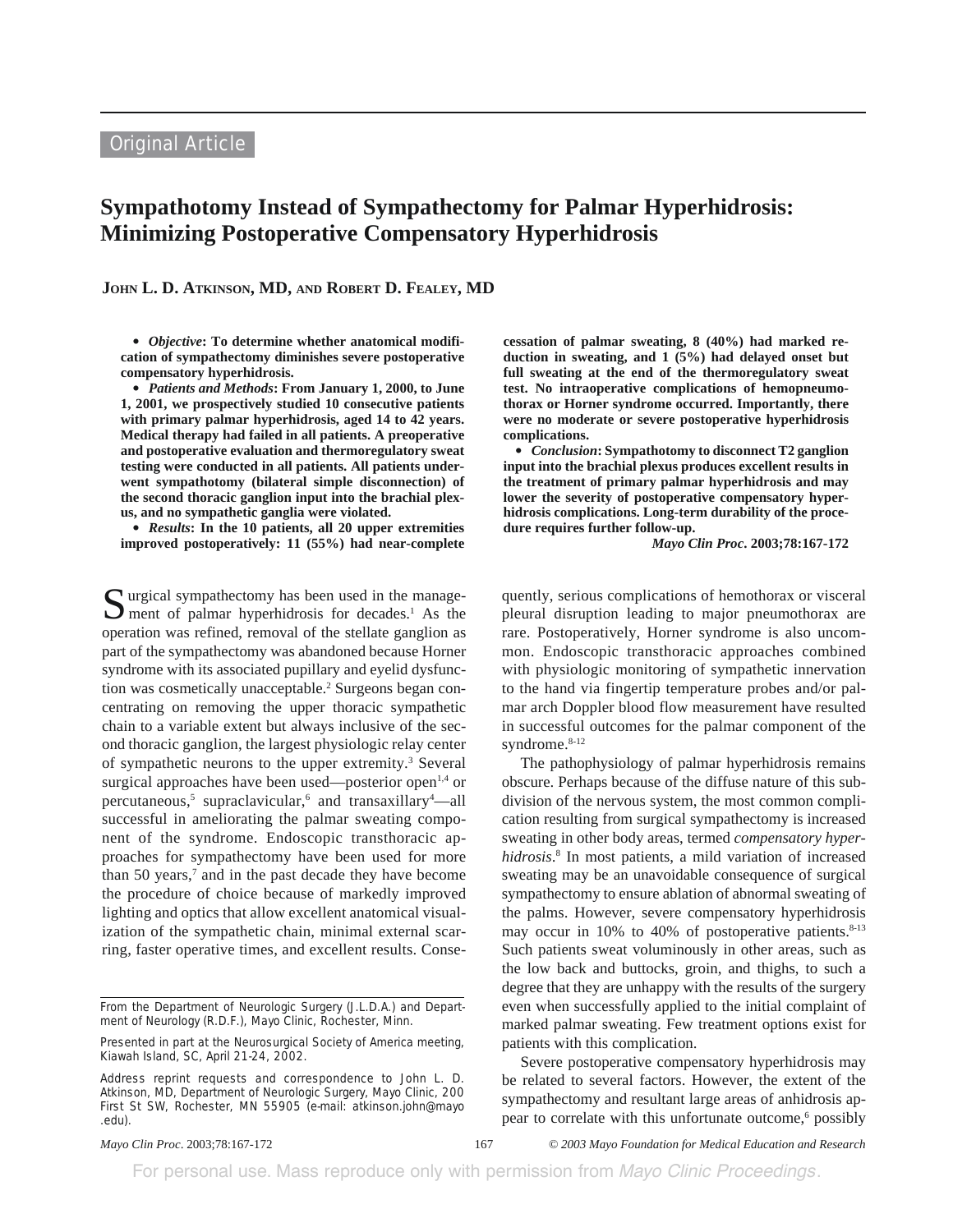

Figure 1. Drawing showing the semisitting position of a patient at surgery, with a double lumen endotracheal tube and bilateral index fingertip temperature probes. A biportal technique is shown, with the endoscope passed through the anterior axillary line at the third intercostal space and a cautery hook passed through the midaxillary line at the second intercostal space.

because the remaining skin areas still sweating are innervated by an abnormally active sympathetic system and must be overused for effective heat loss from the body. As a result, we tailored the operation on physiologic and anatomical3,14-16 principles to ensure ablation of sympathetic innervation to the palms, using the least destructive procedure possible, and to produce the smallest area of skin anhidrosis. We prospectively analyzed 10 consecutive patients who underwent preoperative and postoperative neurologic assessment and thermoregulatory sweat testing (TST). Endoscopic transthoracic surgical sympathotomy was performed in all patients by simple disconnection of the second thoracic ganglion from the stellate ganglion (Figures 1-3). By using this simple disconnection, or sympathotomy, we hoped to avoid the severe form of any

postoperative compensatory hyperhidrosis complications yet successfully treat the palmar component of hyperhidrosis.

# PATIENTS AND METHODS

From January 1, 2000, to June 1, 2001, we prospectively studied 10 consecutive patients with a diagnosis of palmar hyperhidrosis in whom medical therapy had failed. The ages of the 7 women and 3 men ranged from 14 to 42 years. This study was approved by the Mayo Foundation Institutional Review Board, and no patients were included who refused enrollment. A comprehensive neurologic examination and medical history were used to verify idiopathic primary (essential) hyperhidrosis. A TST was used preoperatively to confirm the diagnosis and reveal areas of reduced or absence sweating elsewhere on the body. The Mayo Clinic Thermoregulatory Sweat Test is a modification of the Guttmann Quinizarin Sweat Test<sup>17</sup> and has been described previously.18,19 A mixture of alizarin red, cornstarch, and sodium carbonate is painted onto the patient's skin, and the patient is placed in a tented heating cabinet with skin and oral temperatures recorded. Skin and oral temperatures are elevated to a temperature (38°C) at which all healthy patients sweat profusely, which turns the light orange–alizarin red mixture dark purple. The patient is removed from the cabinet and photographed with a digital camera, and a computer drawing is then obtained. The percentage of anhidrosis vs hidrosis is computer determined by comparing the different colored areas as a total of body surface area.

In our 10 patients, a variety of topical or oral medications had failed, and all had elected to proceed with the operation. All patients underwent identical bilateral sympathotomy with use of biportal or uniportal access and intraoperative physiologic assessment of the adequacy of sympathetic denervation of the palm with use of bilateral index fingertip temperature probe monitoring. All patients were reevaluated by follow-up neurologic examination, history, and TST no earlier than 3 months after surgery (range, 3.5-16 months; average, 5.6 months). Special attention was directed to the surgical success in managing the palmar hyperhidrosis and the degree of postoperative sweating elsewhere on the body. Any compensatory hyperhidrosis was arbitrarily rated as mild if no treatment was necessary and the patient had no significant concern; moderate if the patient found the increased sweating in other areas to be disagreeable and for which he or she would consider treatment; and severe if the patient had marked increased sweating elsewhere, had requested treatment, and was unhappy with the surgical outcome because of an increased postoperative sweating pattern.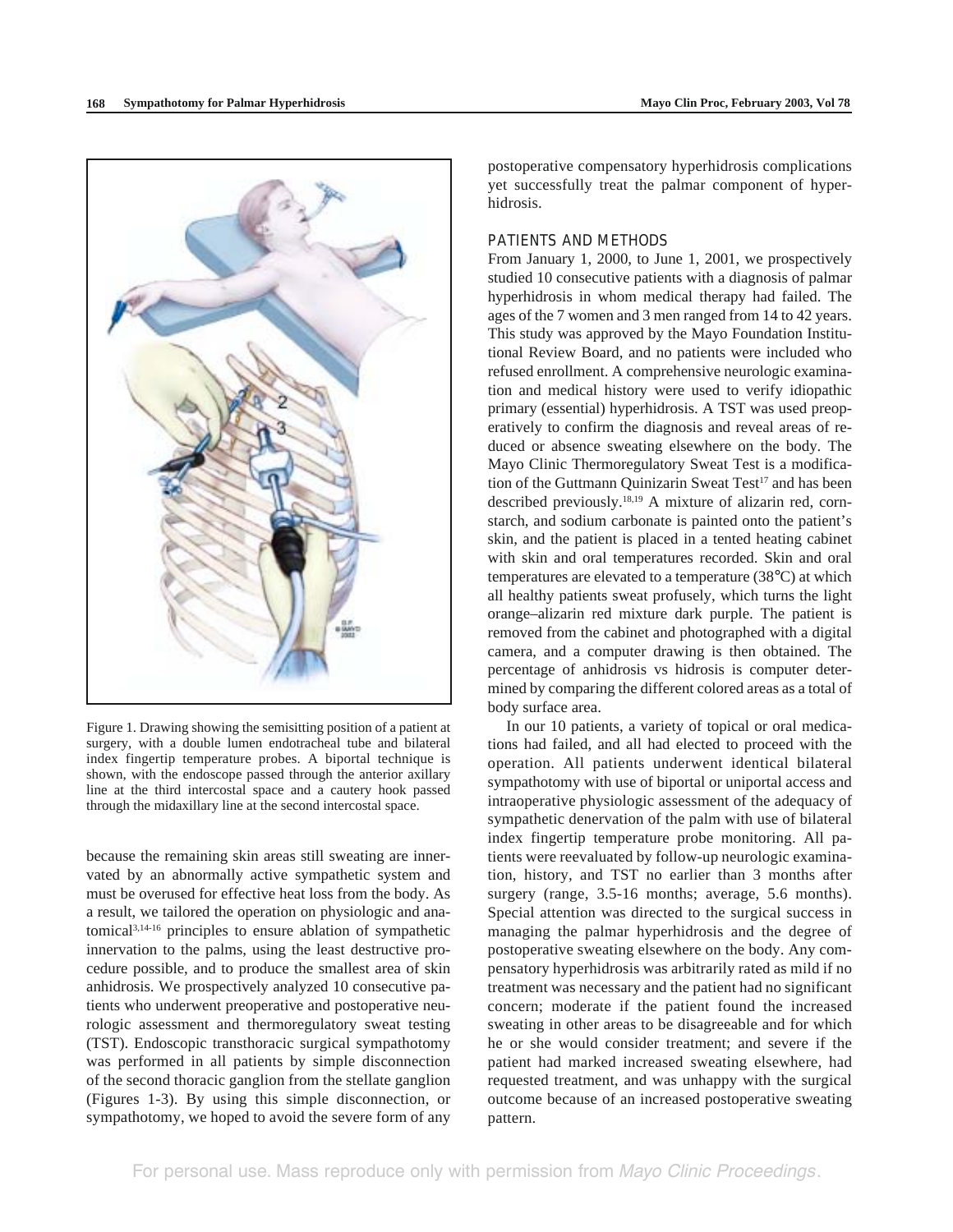## RESULTS

Most of the patients had had palmar hyperhidrosis since childhood or early adolescence; 2 patients had been told by their parents that they noted sweaty hands and feet as early as 2 to 3 years of age. Of the 10 patients, 7 had a family history of palmar hyperhidrosis, meaning at least 1 firstdegree relative also had this condition. Two of the patients were mother and daughter.

Of the 20 affected upper extremities, there was 100% patient satisfaction postoperatively. Nineteen upper extremities (95%) had successful surgical outcomes, with dry hands based on patient history and examination. Thermoregulatory sweat testing (Figure 4) revealed the following: 11 (55%) of 20 limbs were nearly completely dry, 8 (40%) limbs showed substantially reduced but partial sweating, and 1 (5%) showed delayed onset but full sweating of the left upper extremity at the TST end point (Table 1, patient 1) (Figure 4, 1a and 1b). The total percent anhidrosis of body surface area (using computer averaging) for this group averaged about 17% for sympathotomy compared with about 30% to 35% for traditional T2-T3 ganglionectomy. Only 1 patient had complete anhidrosis of one half of the forehead (Figure 4, 7a and 7b). Also, 5 patients had delayed sweating of the forehead, 4 had delayed sweating of the feet, and 4 had delayed sweating of the axilla. There was excellent correlation between any temperature elevation of the index finger identified at surgery and palmar response postoperatively.

No complications of hemopneumothorax or Horner syndrome occurred postoperatively. Of the 10 patients, 8 stated



Figure 2. Drawing depicting cautery severance of the sympathetic trunk over the second rib and wide enough to sever any aberrant sympathetic fibers (nerves of Kuntz<sup>14</sup>) from the second thoracic ganglion (T2) to the brachial plexus above.

they had increased sweating in other areas, and all rated this as mild. No moderate or severe hyperhidrosis complications occurred (Table 1).



Figure 3. A, Endoscopic view of the sympathetic chain (arrowheads) crossing the second rib (asterisk). B, Wide cautery sympathotomy in a crescent-shaped incision across the second rib, severing any sympathetic input from T2 to the brachial plexus above. Arrowhead shows the remaining disconnected stellate ganglion complex inferior to and over the first rib.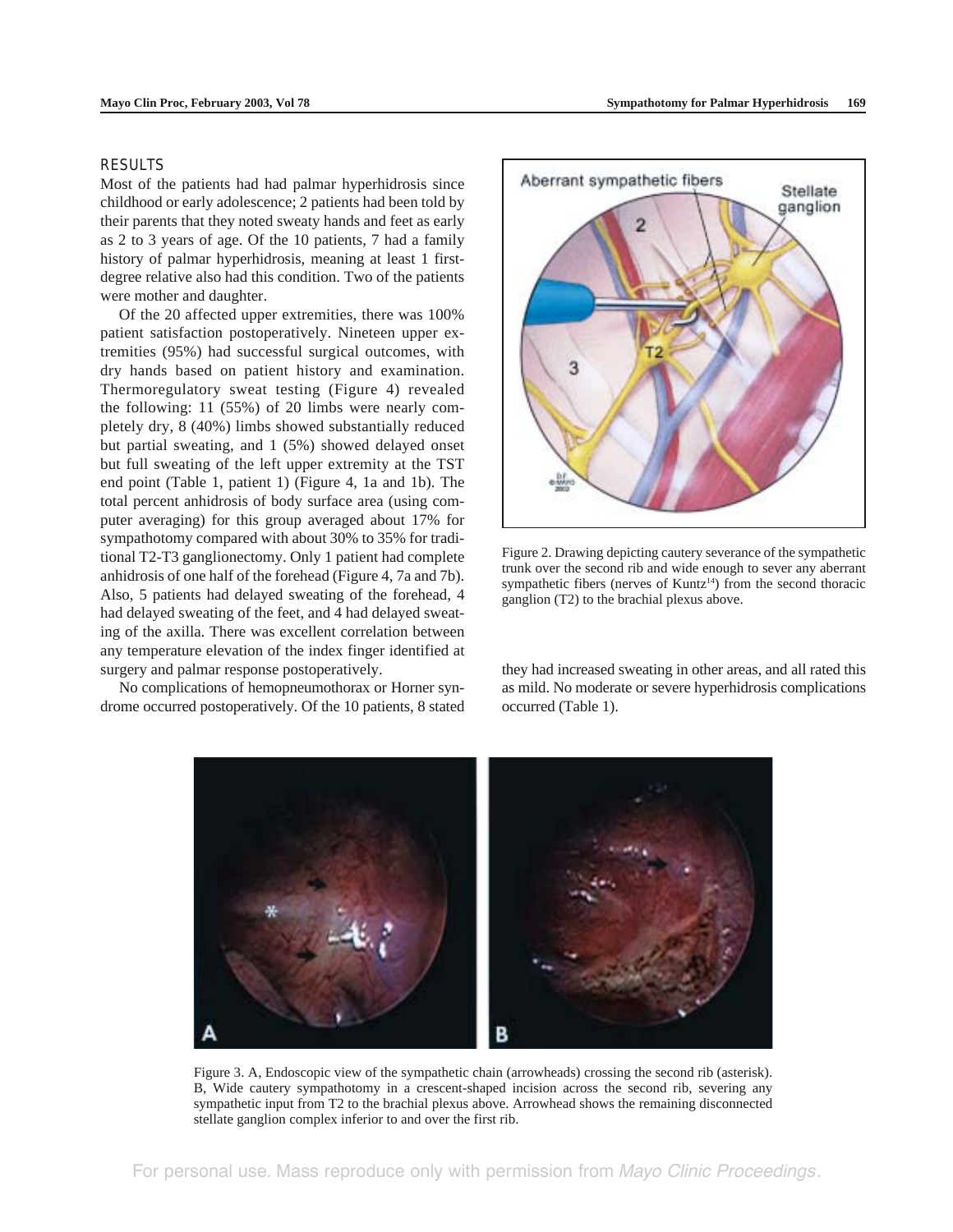

Figure 4. Preoperative (1a-10a) and postoperative (1b-10b) thermoregulatory sweat patterns in the 10 patients. Most patients exhibit postoperative symmetry between sides in their sympathotomy results. However, some do not, which is interesting given identical procedures per side. Note that patient 1 had delayed but normal sweating of the left upper extremity and hand postoperatively, but the hyperhidrosis component was absent from the palm.

## **DISCUSSION**

Sympathotomy by simple disconnection of the T2 ganglion from the brachial plexus offers excellent control of palmar hyperhidrosis that is as good as or better than that obtained with more destructive procedures. Using the endoscopic route is safe, fast, and effective. Tailoring the procedure anatomically as a sympathotomy, with intraoperative physiologic confirmation of palmar sympathetic denervation by index finger temperature probe monitoring, appeared to diminish the severity of compensatory hyperhidrosis in this small but prospective series. There are perhaps 2 reasons.

1. More aggressive procedures targeting resection of several ganglia and intervening chain have correlated with the severity of compensatory postoperative hyperhidrosis because of extensive areas of skin anhidrosis, which may be a prerequisite to this complication.<sup>6,8</sup> Therefore, it is reasonable to assume that minimally destructive sympathotomy may produce a lesser extent of skin anhidrosis and a lesser degree of postoperative compensatory hyperhidrosis compared with more aggressive sympathectomies.

2. Any ganglion resection removes the white rami communicantes and its axons from cells in the intermediolateral cell column of the spinal cord. If these axons are injured or transected, the cell bodies in the spinal cord may die or reorganize (Figure 5). The spinal cord influence over the remaining sympathetic nervous system may be short-circuited by this reorganization; hence, increased sympathetic tone may occur in the remaining sweating body areas.<sup>3,14-16</sup>

Either or both of these mechanisms may play a role in severe postoperative compensatory hyperhidrosis, the most debilitating and common adverse effect of surgical therapy. Mild compensatory hyperhidrosis may occur with any destructive procedure of the sympathetic nervous system. However, severe postoperative hyperhidrosis syndrome, although poorly understood, may be due to increased sympathetic traffic mediated from ganglionectomy and/or alteration of sympathetic neurons and their connections in the spinal cord. Sympathotomy, the least destructive procedure possible for successful surgical management of palmar hyperhidrosis, appears to ameliorate postoperative compensatory hyperhidrosis. Clinically, this may be predicted based on 2 important findings on the postoperative TST. The percent (17%) anhidrosis with sympathotomy is less than that with T2-T3 ganglionectomy (35%), suggesting the patient's sweating pattern is substantially less altered with sympathotomy and therefore less susceptible to resultant severe compensatory hyperhidrosis as a complication. Also, forehead sweating may be diminished but preserved in 19 of 20 sides, which has correlated with a diminished degree of compensatory hyperhidrosis in other body areas as well.20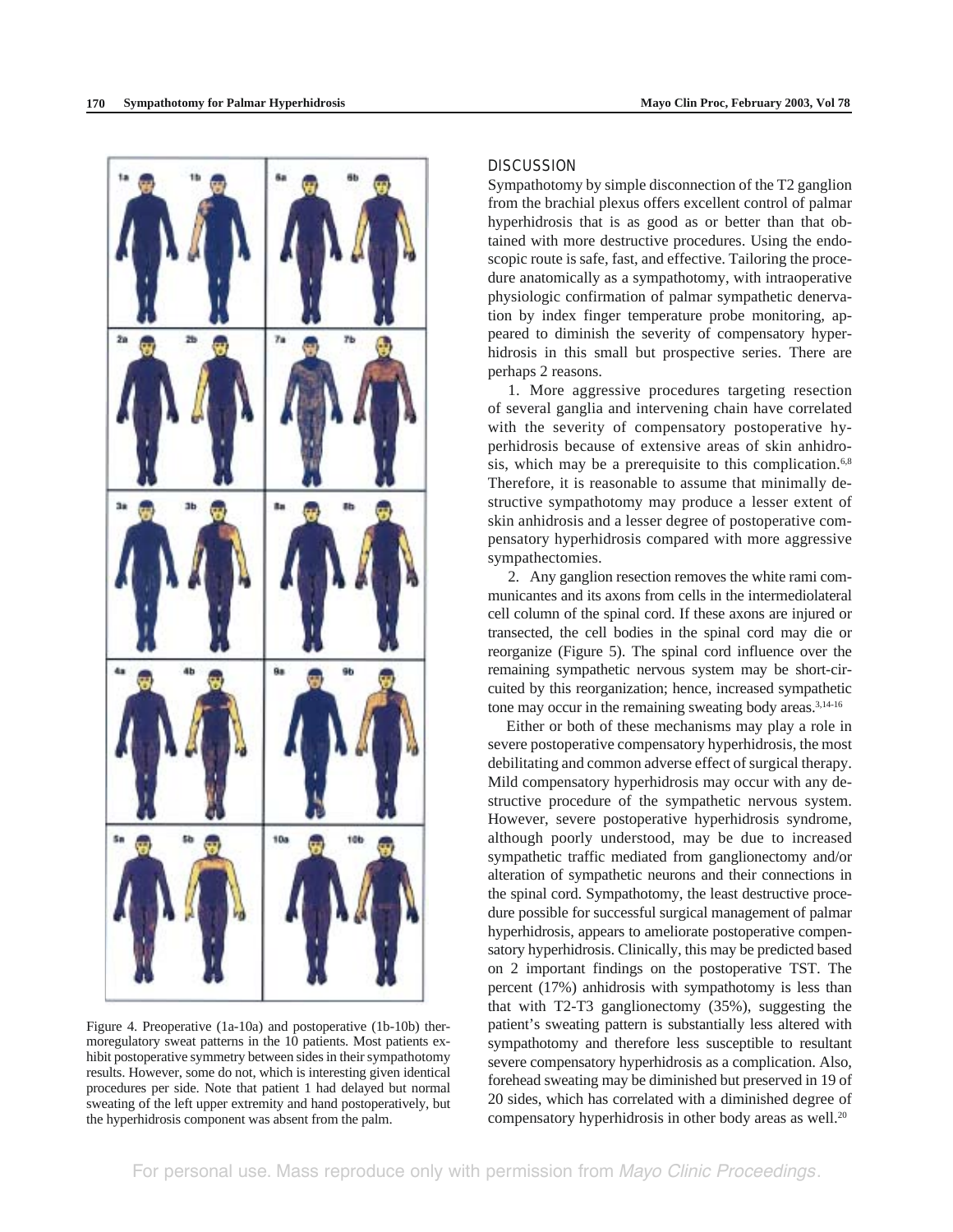| Patient        | Family<br>history | Dry hands |       | Sweating elsewhere        |                                                                      | Considered<br>the operation | Pleased with<br>overall | Temperature<br>change at surgery $(^{\circ}C)$ |                        |
|----------------|-------------------|-----------|-------|---------------------------|----------------------------------------------------------------------|-----------------------------|-------------------------|------------------------------------------------|------------------------|
|                |                   | Right     | Left  | Diminished                | Increased                                                            | successful                  | outcome                 | Right                                          | Left                   |
|                | Yes               | Yes       | $No*$ | None                      | Mild—small of<br>back, groin, feet                                   | Yes                         | Yes                     | 2.2                                            | $\mathbf{0}$           |
| $\overline{c}$ | N <sub>0</sub>    | Yes       | Yes   | Axilla, forehead          | Mild—chest, feet                                                     | Yes                         | Yes                     | 8                                              | 10                     |
| 3              | Yes               | Yes       | Yes   | Axilla, legs              | None                                                                 | Yes                         | Yes                     | $\overline{c}$                                 | $\overline{2}$         |
| 4              | Yes               | Yes       | Yes   | Axilla, both feet         | Mild—upper chest,<br>groin                                           | Yes                         | Yes                     | $\overline{c}$                                 | 2.2                    |
| 5              | Yes               | Yes       | Yes   | Both feet                 | Mild—posterior<br>trunk                                              | Yes                         | Yes                     | 0.4                                            | 0.5                    |
| 6              | Yes               | Yes       | Yes   | Forehead, feet            | Mild—top of head<br>while eating<br>spicy foods or<br>citrus fruits† | Yes                         | Yes                     | 4                                              | 3.5                    |
| 7              | No                | Yes       | Yes   | Axilla, forehead,<br>feet | Mild-trunk                                                           | Yes                         | Yes                     | 0.7                                            | <b>Not</b><br>accurate |
| 8              | N <sub>0</sub>    | Yes       | Yes   | None                      | None                                                                 | Yes                         | Yes                     | 6                                              | 4                      |
| 9              | Yes               | Yes       | Yes   | Forehead                  | Mild—legs, feet                                                      | Yes                         | Yes                     | 0.7                                            | 1.0                    |
| 10             | Yes               | Yes       | Yes   | Forehead                  | Mild—legs, back                                                      | Yes                         | Yes                     |                                                | 1                      |

Table 1. **Characteristics of Patients Who Underwent Sympathotomy**

\*Normal sweating only with exercise, not anxiety.

†Only aberrant gustatory response.

It is important to consider new avenues for the treatment of the palmar component of hyperhidrosis—the target of therapy and minimization of the debilitating consequences of severe hyperhidrosis. Sympathotomy appeared to offer both in the current series.

#### **CONCLUSION**

Sympathotomy alone by disconnection of the T2 ganglion input into the brachial plexus produces excellent results in the treatment of primary hyperhidrosis and appears to lower the severity of postoperative compensatory hyper-



Figure 5. Schematic drawing of sympathectomy vs sympathotomy. Note that sympathectomy, with use of ganglionectomy and by definition, must sever the primary axon from the neuron in the intermediolateral cell column of the spinal cord (red) before primary or collateral synapse in the T2 ganglion. This injures all the neurons at this level of the spinal cord, some of which may die, and may predispose the patient to spinal cord reorganization and severe compensatory hyperhidrosis. Sympathotomy interrupts only axons after potential T2 ganglion synapses, a less injurious effect on the neuron, and is the least destructive procedure possible with successful treatment of palmar hyperhidrosis.  $StG =$  stellate ganglion.